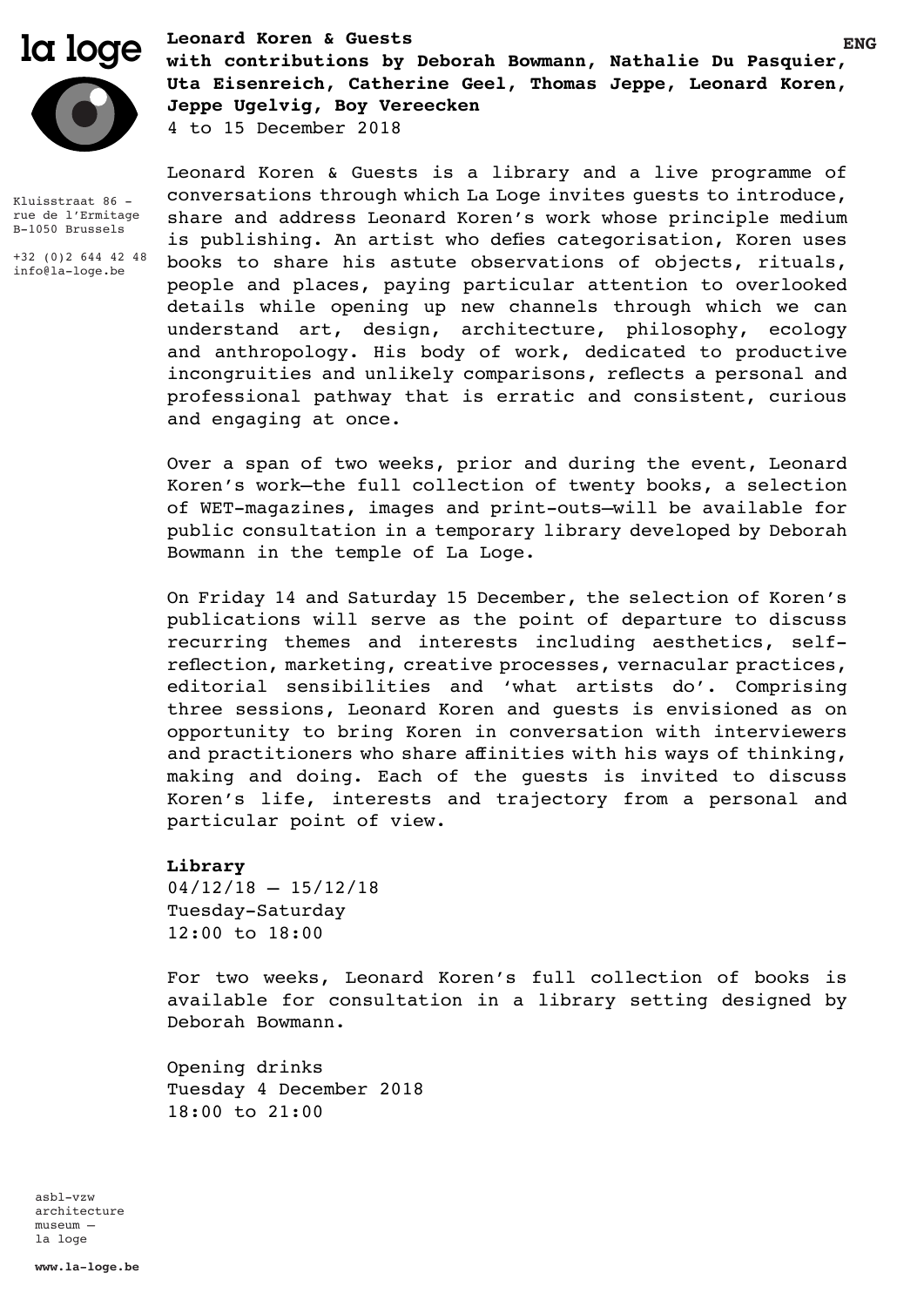#### **Live programme of conversations**

Friday 14 December 2018 19:00 to 22:00 Saturday 15 December 2018 11:00 to 17:00

A detailed programme and schedule is available online: www. la-loge.be entrance fee:  $5E$  (access to the full programme) language: English RSVP is highly recommended, limited seating: info@la-loge.be

## **Friday 14 December 2018**

19:00 to 22:00

19:00: Introduction to Leonard Koren and guests 19:15: Talk by **Leonard Koren**

19:45: Artist **Thomas Jeppe** interviews Leonard Koren about changing contexts. Focussing on the shifting cultural frameworks—from LA's celebrities and subcultures to Japan's tea traditions, fashion and entrepreneurship—in which Leonard Koren developed his work, Thomas Jeppe will take a closer look at the artist's personal and artistic trajectory, addressing the coherent threads running through this diverse practice.

21:15: Contribution by **Boy Vereecken**. Echoing Leonard Koren's early posters and paper editions, designer Boy Vereecken will contribute a silk-screened poster. Functioning both as a hommage to Koren's practice and as a material proof of the event taking place, Vereecken will add a new piece of ephemera to Koren's archive while mythologising the witnessing of an event.

21:45: drinks and snacks

### **Saturday 15 December 2018**

11:00 to 17:00

11:00: Introduction to Leonard Koren and guests

11:15: Talk by Leonard Koren

11:45: Curator **Jeppe Ugelvig** in conversation with Leonard Koren about aesthetic sensibility. Tracing the evolution from the extravagant and wild to the intimate and silent in Koren's expansive publishing oeuvre, the duo will discuss our sensorial and emotional responses to objects and materials.

13:00: Contribution by **Nathalie Du Pasquier**. While not being personally present for this event at La Loge, Du Pasquier will share some ideas on this particular collaboration with Leonard Koren on *Arranging Things: A Rhetoric of Object Placement*.

13:15: light lunch

## 14:00: Talk by **Leonard Koren**

14:15: Interview by **Catherine Geel** in conversation with Leonard Koren on the relevance of his work within the field of design. Geel will particularly discuss how Koren's understanding and exploration of design at large expanded and reconfigured the scope of this discipline, and how his research drew attention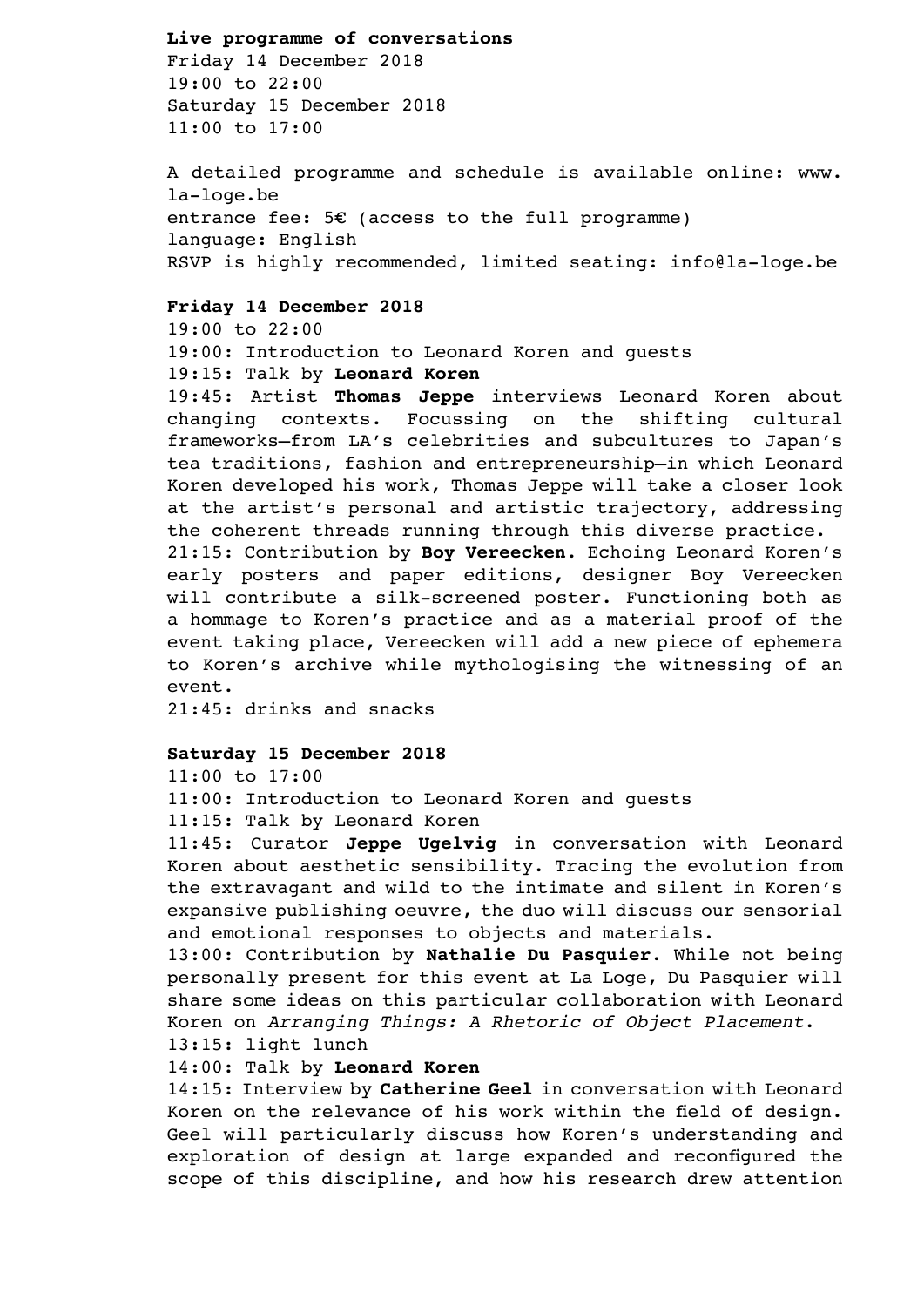to certain concepts in a way that is both discursive and useful for design production.

16:00: Contribution by **Uta Eisenreich.** Uta Eisenreich will perform a game to initiate a conversation with Leonard Koren on their common interest in compositions and objects. Koren's work on aestethics is filtered through Eisenreich's sensiblity for ludic arrangement of objects, reminiscent of elementary science, magic tricks, arrangement tests and optical illusions. 16:30: Questions

17:00: Drinks and snacks

## **Practical information**

entrance fee: 5€ (access to the full programme, 14 and 15 December) language: English RSVP is highly recommended, limited seating: info@la-loge.be

## **Biographies**

**Leonard Koren** (°1948, New York) is an American artist, aesthetics expert and writer living in San Francisco Bay Area. After graduating from UCLA with a Master's Degree in Architecture and Urban Planning in 1972, he started organising bath events, creating particular bathing environments, and producing paper works about bathing. In 1976 Koren founded WET Magazine dedicated to gourmet bathing. In 1981, he shut down WET magazine and began travelling to Tokyo, where he started writing for a Japanese lifestyle magazine with a bimonthly column titled 'Dr. Leonardo's Guide to Cultural Anthropology'. Ever since, writing became omnipresent and making books became his artistic practice. Leonard Koren has published twenty books until today: 17 Beautiful Men Taking a Shower (1975), WET MAGAZINE , the magazine of Gourmet Bathing (1976 – 1981), New Fashion Japan (1984), 283 Useful Ideas from Japan (1988), Graphic Design Cookbook, Mix & Match Recipes for Faster, Better Layouts (1989), Success Stories, (1990), The Hagglers Handbook: One Hour to Negotiating Power (1991), Noise Reduction: A Ten-Minute Meditation for Quieting the Mind (1992), How to Take a Japanese Bath (1992), How to Rake Leaves (1993), Wabi-Sabi for Artists, Designers, Poets & Philosophers (1994), Undesigning the Bath (1996), Gardens of Gravel and Sand (2000), 13 Books (2001), Arranging Things: A Rhetoric of Object Placement (2003), The Flower Shop: Charm Grace Beauty, Tenderness in a Commercial Context (2005), Which "Aesthetics" Do You Mean?: Ten Definitions (2010), Making WET: The Magazine of Gourmet Bathing (2012) Wabi-Sabi: Further Thoughts (2015) and What Artists Do (2018).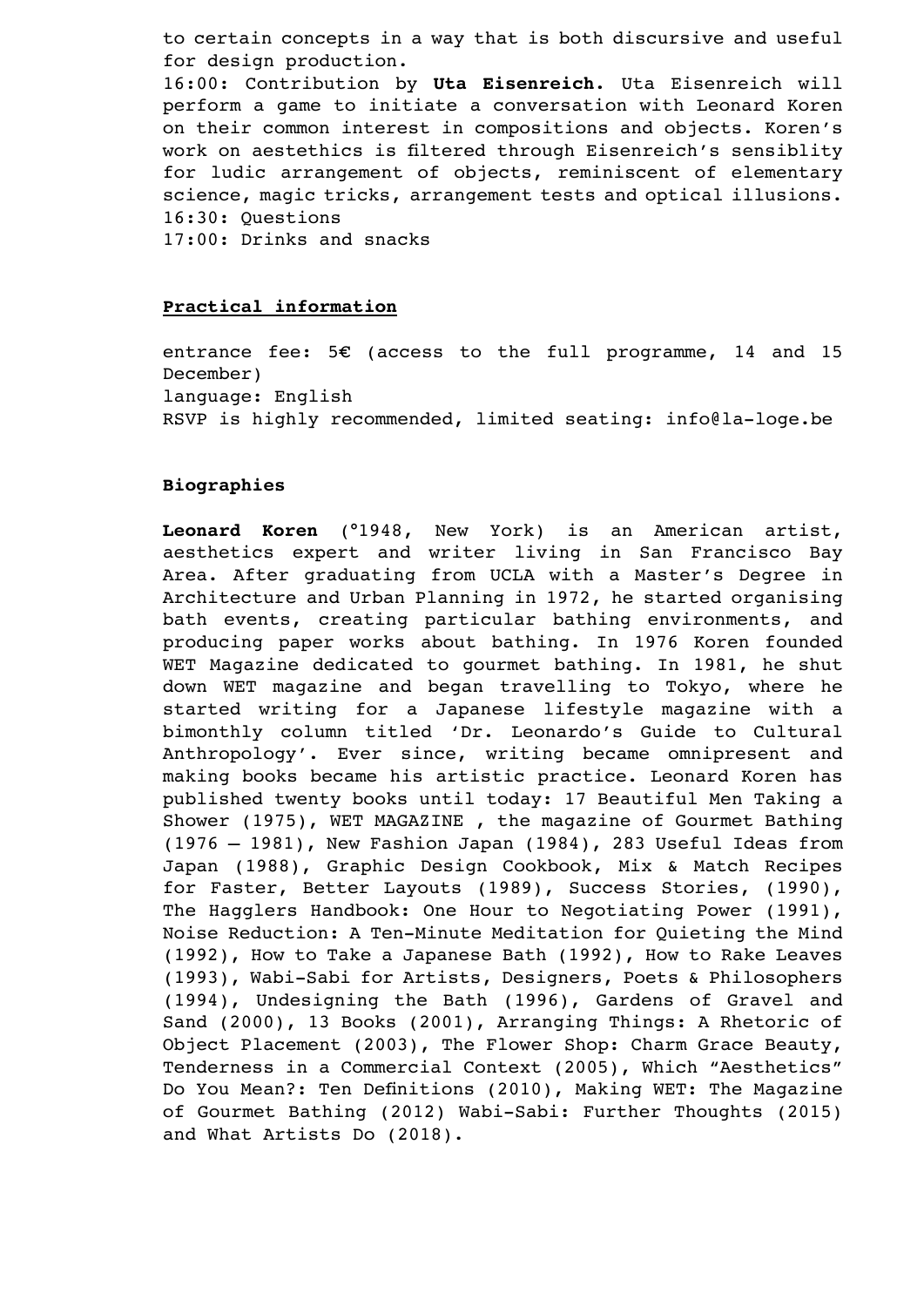**Deborah Bowmann** is a non-profit organisation directed by artists Amaury Daurel and Victor Delestre whose activities comprise running an exhibition space in Brussels, producing sculptures, objects and set design. Deborah Bowmann is both an artistic identity and an exhibition space and thus articulates a studio and curatorial practice. Deborah Bowmann aims to develop alternative ways of thinking exhibition making within the fields of contemporary art and design. The gallery's exhibition program is highly based on collaborations and has developed projects with Mick Peter, Daniel Dewar & Grégory Gicquel. Deborah Bowmann has also realized the scenography for Andrea Crews shop in Paris.

**Uta Eisenreich** (1971, works in Amsterdam) is an artist working with photography, performance and publishing. The core of Uta Eisenreich's practice is an investigation of the incongruous relationship between thought and reality. Walking a fine line between common sense and uncommon nonsense, she systematically explores the familiar methods for understanding our presumed reality. Her artist book A not B (2010, Roma Publications) has received several prizes and currently holds the status of a collector's item. Eisenreich's work has appeared in various exhibitions, such as the Stedelijk Museum Amsterdam, Foam Amsterdam or the Centre Pompidou in Paris. Eisenreich teaches at the Gerrit Rietveld Academie.

**Thomas Jeppe** (1984, works in Paris) works across exhibitions, curating and publishing, Jeppe is occupied by questions around coding, exchange, and vernacular aspects of cultural production. His first book Home Made Tattoos Rule (2006) catalysed a movement within tattoo subculture. After working as a magazine editor, he published a series of interviewbased publications, including Asiatische Adlernase, with a gallerist who left art for the world of Taiwanese tea; Don Carlos, with Mexico's biggest seashell collector; and Theory of the Bench, an anonymous roundtable discussion about social dynamics and appropriation in civil space. Jeppe's Abstract Journalism manifesto, released in 2014, proposes a framework for making sense of research material in an artistic context. He produces the Mimetic Club Bulletin to accompany each of his exhibition projects, and is a regular contributor to 032c magazine. He has shown in galleries and institutions in Australia, Mexico, Germany, France, Iran, and Czech Republic, and he recently organised the Umwelt exhibitions in Basel, Hamburg and Paris.

**Nathalie Du Pasquier** (1957, works in Milan) started her experience as one of the founding members of the influential design group Memphis, for which she designed numerous textiles, carpets, plastic laminates, and some furniture and objects. In 1987 Du Pasquier shifted her focus to painting, which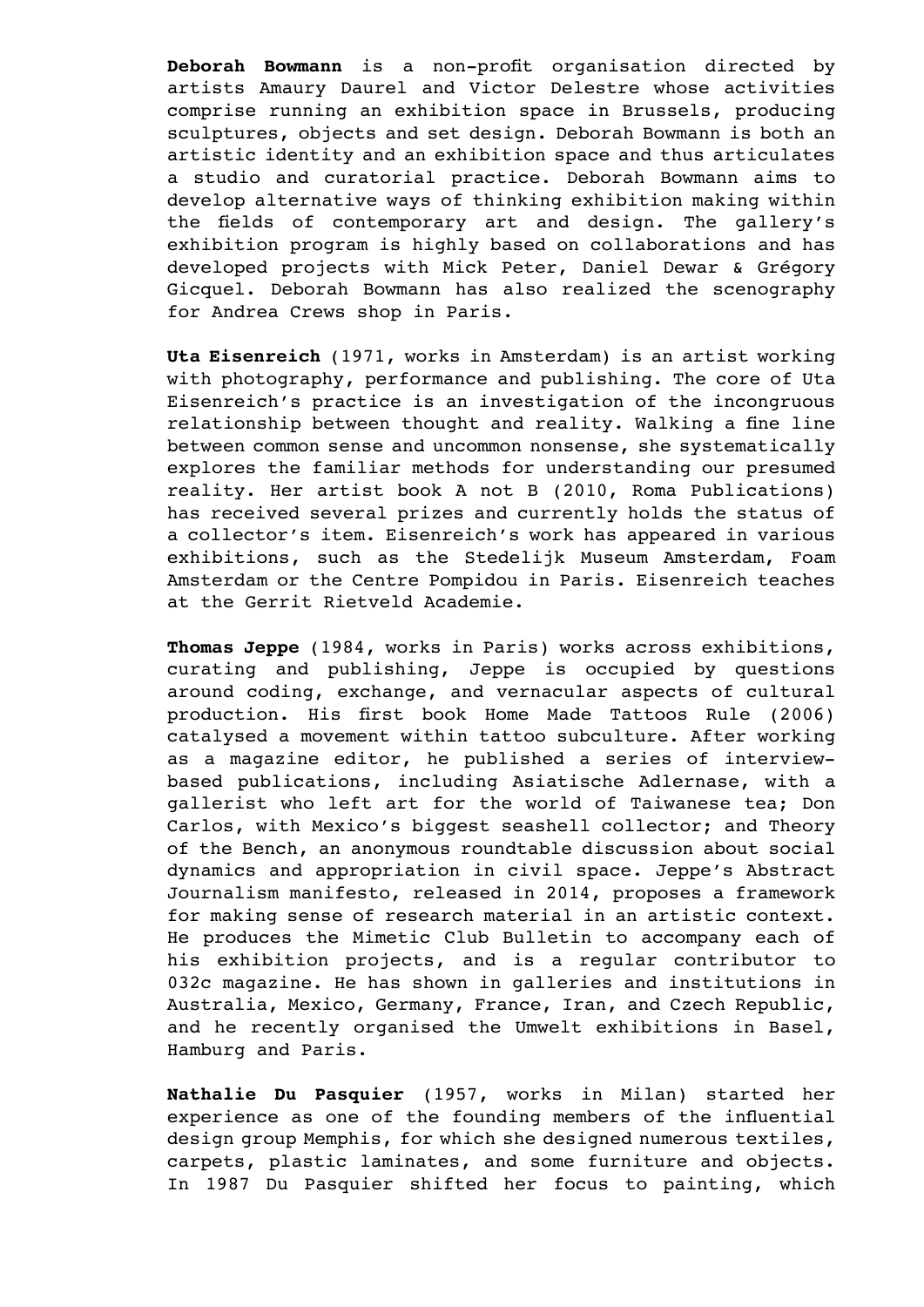became her main medium and over the past thirty-five years. Her work stems from a curiosity towards aesthetics and the arrangement of things. Recent solo exhibitions include From Some Paintings, curated by Luca Lo Pinto at La Loge, Brussels (2017) Nathalie Du Pasquier. Big objects not always silent, Kunsthalle Wien, Vienna (2016); Meteorites & Constructions II, Exile, Berlin (2016). Her solo show is currently on display at Galerie Greta Meert in Brussels.

**Catherine Geel** (works in Paris) is a design historian, curator and publisher. She teaches history and design theory at the Ecole normale Supérieure de Paris-Saclay and at ENSA Nancy. She co-founded and directed from 2010 to 2016 the Dirty Art Department, Master of Design and Applied Art at Sandberg Instituut (Amsterdam). She also leads multidisciplinary design projects in the T & P Work UNit studio. She is a publisher for T&P Publishing and the author of various books, Les grands textes du design commentés (IFM/Le Regard) et Design et Display : une autre histoire des expositions (2.vol., T&P Publishing). She is a curator active within the field of design and she is going to curate the French Pavilion at the Triennale in Milan in 2019.

**Boy Vereecken** (1982, works in Brussels) runs a graphic design studio that operates with a research-based approach. He collaborated with several such as Jana Euler, Zin Taylor, Dewar & Gicquel on artists' books and exhibitions catalogues. He also works on projects and visual identities for a wide variety of institutions; including KIOSK (Gent), La Loge (Brussel), Kunsthalle Wien (Vienna); for the latter he received the German Design Award 2014. In 2016 he completed his Ph.D. at Sint Lucas School of Art Antwerp and the University of Antwerp on publishing phenomena and editorial approaches. Following Signature Strengths (2016), Herewith the Clues is the second installment in a trilogy about genre fiction and publishing that Vereecken will publish with Sternberg Press in 2018.

**Jeppe Ugelvig** (1993, works in London) is a curator and cultural critic whose research interests revolve around histories and theories of cultural production. He completed his MA degree at the Center for Curatorial Studies, Bard College in 2018. Ugelvig's writing has appeared in Frieze, ArtReview, Flash Art International, Spike, and LEAP and he has written exhibition catalogues for artists and projects including A Kassen, BODY HOLES, Soft Baroque, Ian Giles, and Esben Weile Kjær. He is contributing editor of Wallet, a magazine dedicated to sharing experiences from the fashion industry. He most recently curated the exhibition, Fashion Work, Fashion Workers at the Hessel Museum of Art, NY exploring fashion work in all its complexity, from the atelier of the garment maker to the